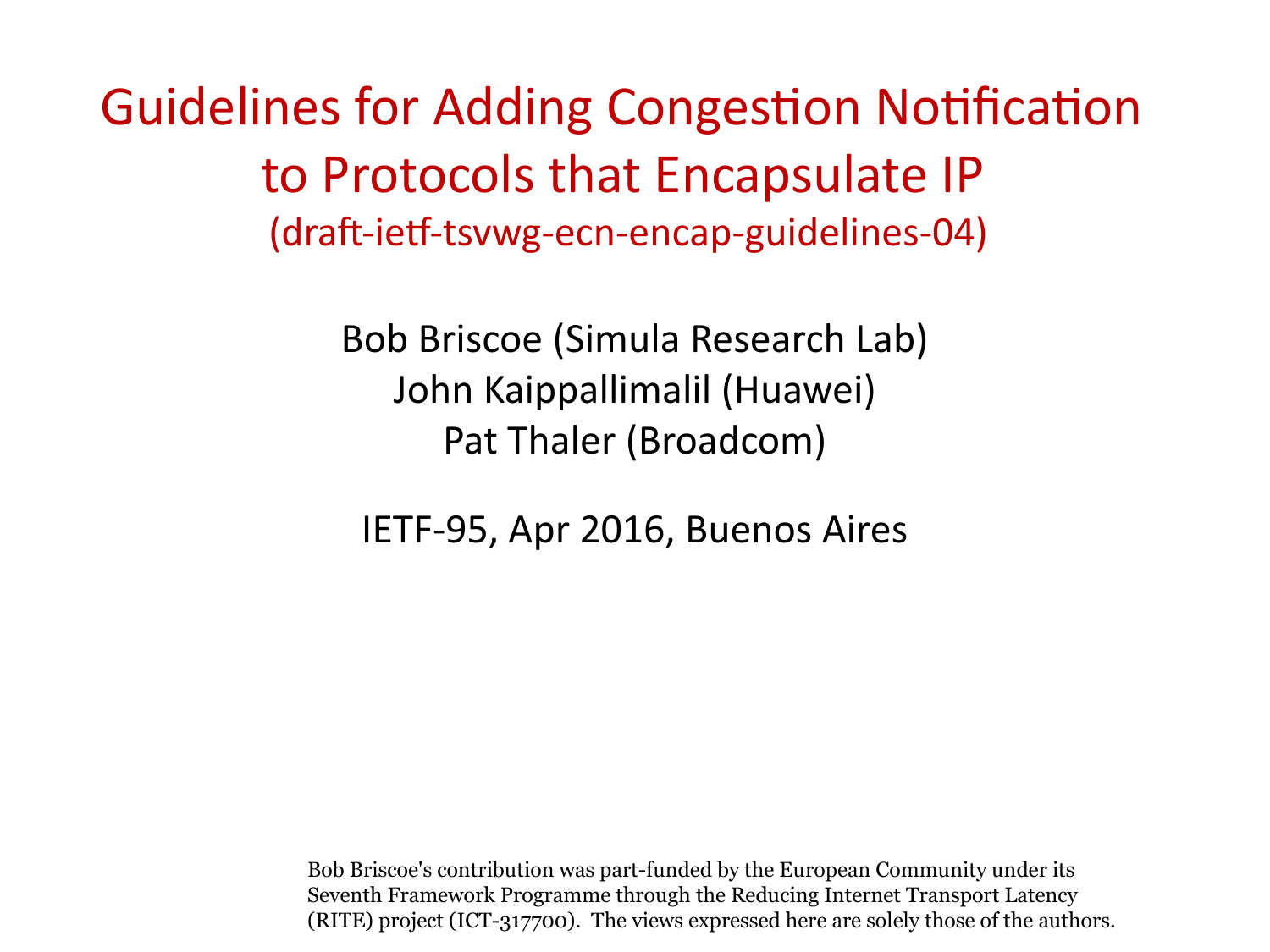## recap draft-ietf-tsvwg-ecn-encap-guidelines-04

- Purpose of this draft:
	- Guidelines on standardisation of protocols and systems to ensure ECN is correctly deployed cross-layer
- •Purpose of recent liaisons:
	- catch systemic ECN layering problems:
	- IEEE:<https://datatracker.ietf.org/liaison/1364/>
	- 3GPP:<https://datatracker.ietf.org/liaison/1424/>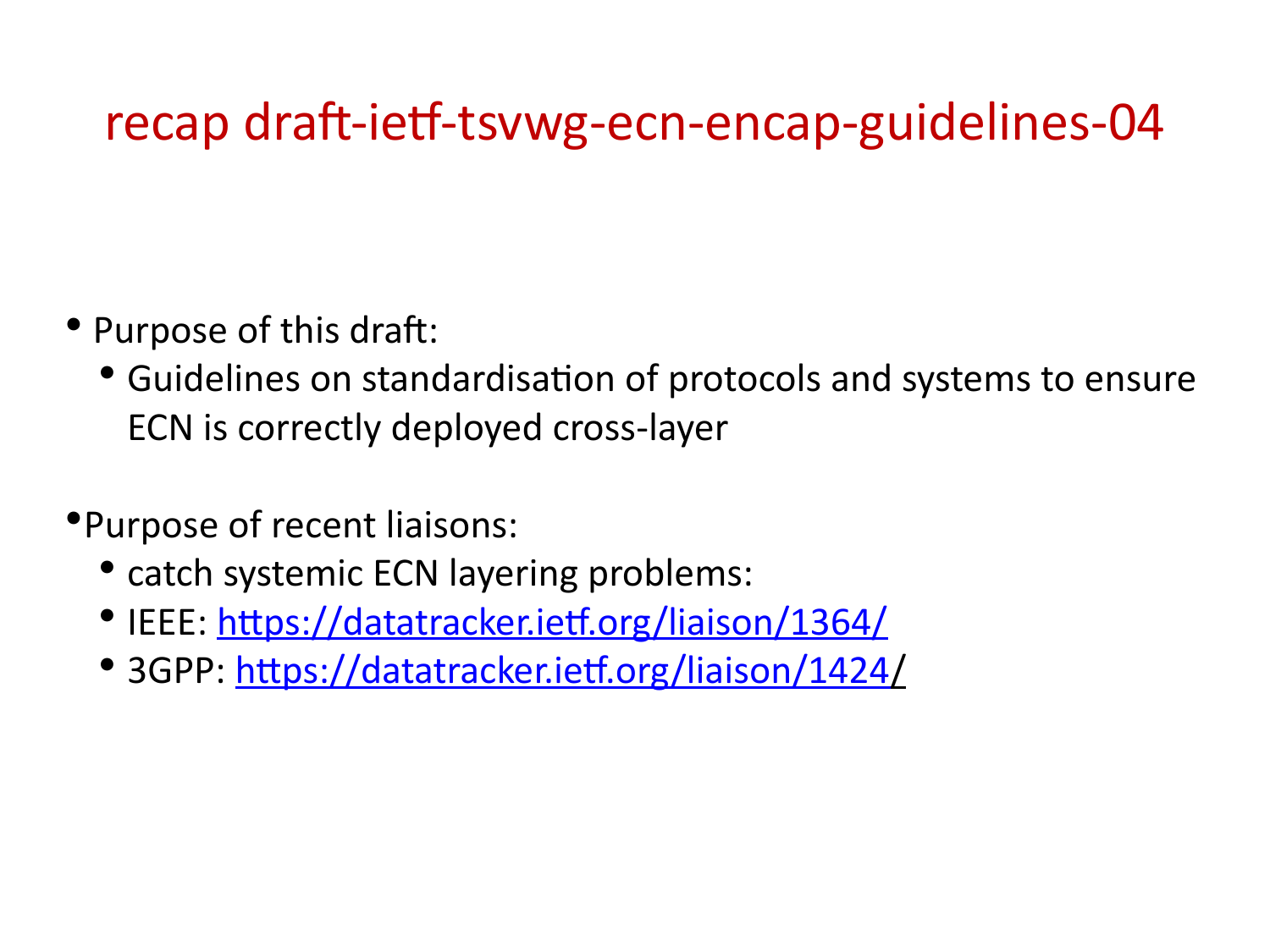# Recent activity

- 3GPP response to IETF/tsvwg liaison identified
	- 6 3GPP WGs that could be affected by ECN layering
		- SA2, SA4, RAN2, CT1, CT3, CT4
	- 20 3GPP tech specs with normative refs or normative text relying on IETF RFC3168 SA Service & System Aspects
	- We read them all… – Draft response prepared RAN Radio Access Network CT Core Network & Terminals
- Designing ECN support in TRILL (see later)
- Appropriate updates to draft-ietf-ecn-encap-guidelines-05
	- discussion on how to normatively update numerous tunnel specs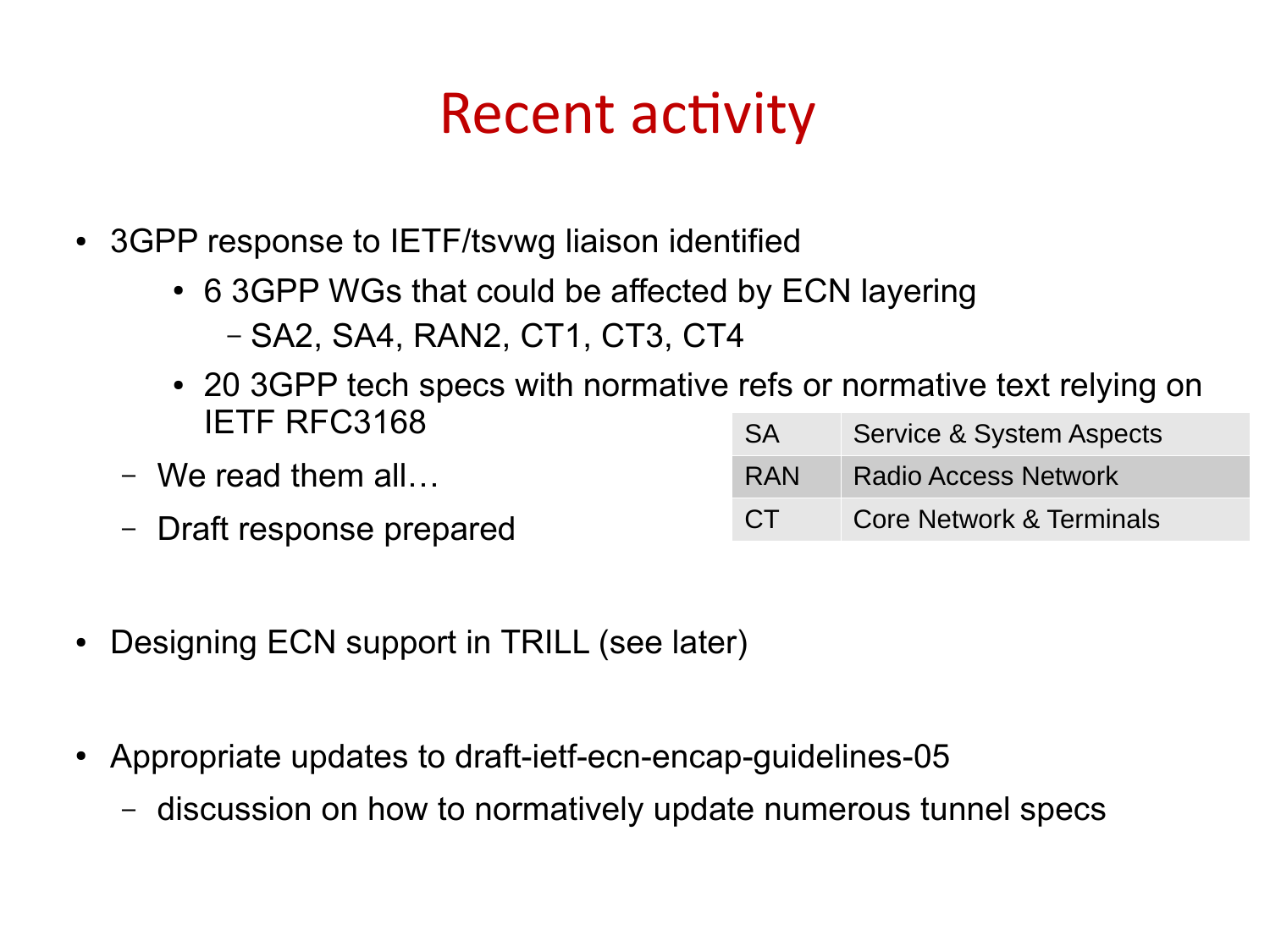

#### **Snippets from liaison statement to 3GPP**

" ….. However, ECN is now being used in a number of environments including coder selection and rate adaptation, where 3GPP protocols such as PDCP encapsulate IP. As active queue management (AQM) and ECN become widely deployed in 3GPP networks and interconnected IP networks, it could be incompatible with the standardized use of ECN across the end-to-end IP transport [draft-ietf-aqm-recommendation]. ……"

"The IETF is now considering new uses of ECN for low latency [draft-welzl-ecn-benefits] that would be applicable to 5G mobile flows. However, the IETF has realized that it has given little if any guidance on how to add explicit congestion notification to lower layer protocols or interfaces between lower layers and ECN in IP."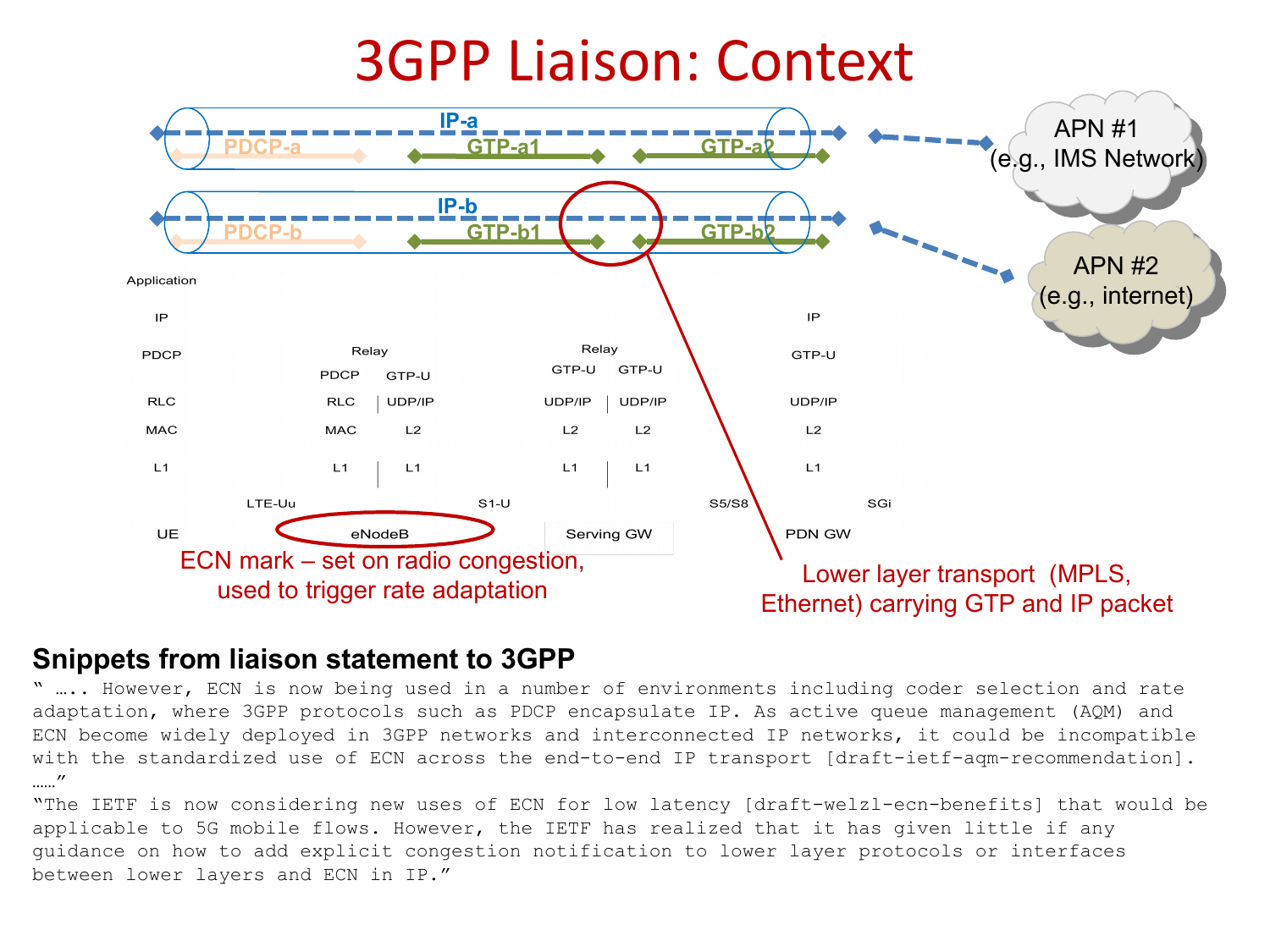# 3GPP references to ECN

- 3GPP TSG SA WG2
	- 23.228 IMS
	- 23.060 GPRS
	- *23.401* GPRS for E-UTRAN
- 3GPP TSG SA WG4
	- **26.114** IMS MM telephony; media handling & interaction
	- 26.223 Telepresence using IMS *[no ECN mention]*
	- 26.247 PS Streaming & 3GP-DASH *[no ECN mention]*
- 3GPP TSG CT WG1
	- 24.229 MM call control based on SIP and SDP
- 3GPP TSG CT WG3
	- **29.162** Interworking betw IP M-M (IM) Core Network (CN) subsystem & IP networks
	- 29.163 Interworking betw IM CN & Circuit Switched (CS) networks
	- 29.292 Interworking betw IM CN (IMS) & MSC Server for IMS Centralized Svcs (ICS)
	- 29.213 Policy and charging control signalling flows and QoS parameter mapping *[no ECN mention]*
- **bold:** LS says normative ECN text *italic:* I found normative ECN text
- 3GPP TSG CT WG4
	- 23.333 M-M Resource Function Controller (MRFC) - Processor (MRFP) Mp i/f
	- **29.333** MRFC MRFP Mp interface; Stage 3
	- *23.334* IMS Application Level G/w (IMS-ALG) IMS Access G/w (IMS-AGW) I/f
	- **29.334** IMS-ALG IMS-AGW; Iq Interface; Stage 3
	- **29.238** Interconnection Border Control Functions (IBCF) – Transition Gateway (TrGW) interface, Ix interface; Stage 3
	- **29.332** Media Gateway Ctrl Function (MGCF) IM Media G/w; Mn i/f
	- **29.232** Media Gateway Controller (MGC) Media Gateway (MGW) i/f; Stage 3
- 3GPP TSG RAN WG2
	- *36.300* E-UTRAN; Overall description
- 3GPP TSG RAN WG3
	- *25.401* UTRAN overall description
- Summary: all except the Radio Access ones are fine
	- primarily L4-7 and fully compatible with ECN-in-RTP [RFC6679]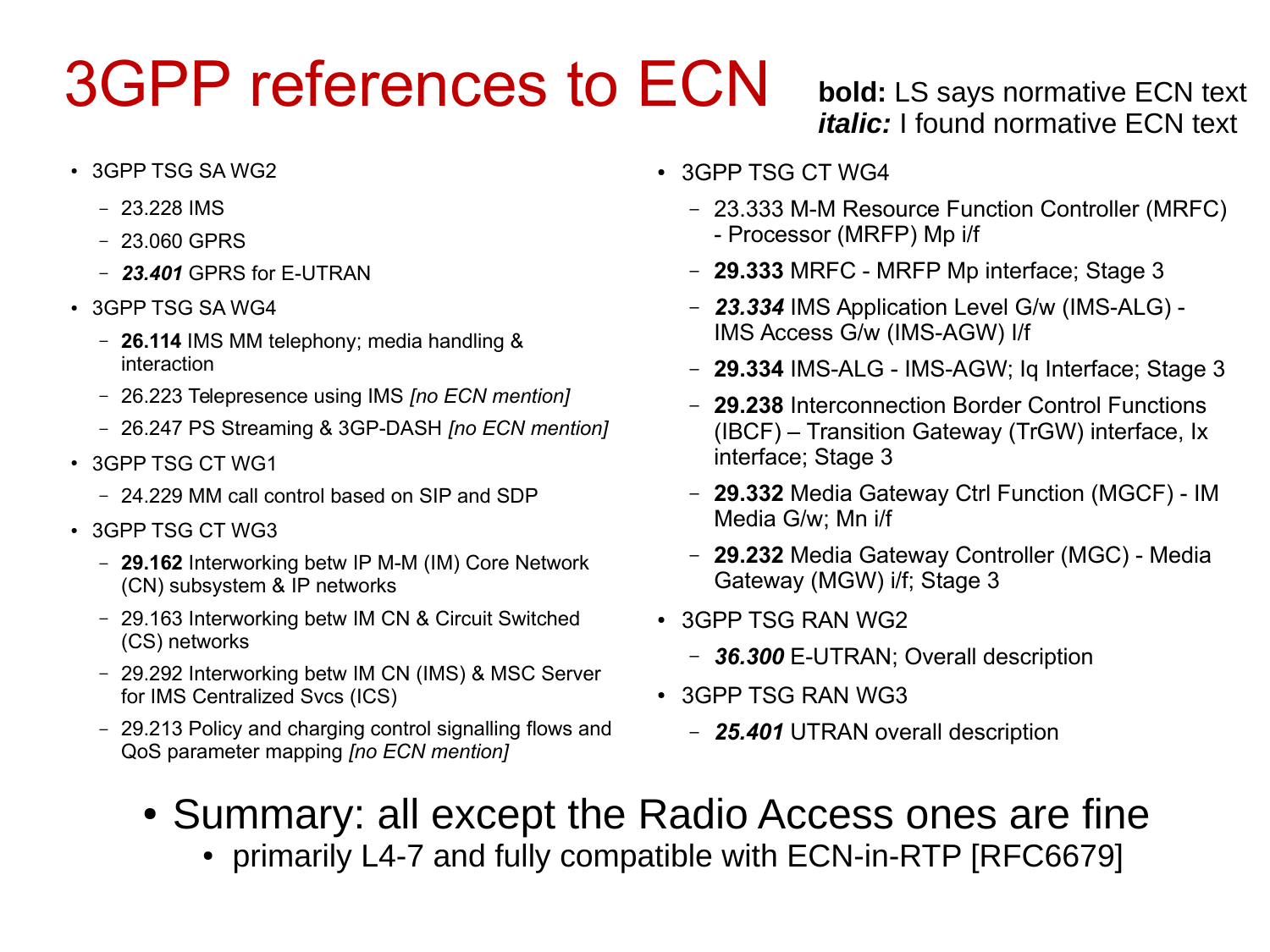### ECN in 3GPP TS 25.401 & TS 36.300 Overall description UTRAN & E-UTRA, respectively

**7.2.11 & 11.6 respectively: "Explicit Congestion Notification**

The eNB **should** set the Congestion Experienced (CE) codepoint ('11') in PDCP SDUs in the downlink direction to indicate downlink (radio) congestion if those PDCP SDUs have one of the two ECN-Capable Transport (ECT) codepoints set. The eNB **should** set the Congestion Experienced (CE) codepoint ('11') in PDCP SDUs in the uplink direction to indicate uplink (radio) congestion if those PDCP SDUs have one of the two ECN-Capable Transport (ECT) codepoints set.

"

#### This gives normative specification of base station behaviour

| <b>UTRAN</b> | Universal Terrestrial Radio Access Network |
|--------------|--------------------------------------------|
| E-UTRA       | <b>Evolved UTRA</b>                        |
| <b>PDCP</b>  | Packet Data Convergence Protocol           |
| <b>SDU</b>   | Service Data Unit                          |
| eNB          | evolved NodeB (base station)               |

- 2 problems (next 2 slides):
	- 1. PDCP layered below IP and has no ECN field of its own
	- 2. marking behaviour unclear
- The liaison has highlighted difficulty understanding RFC3168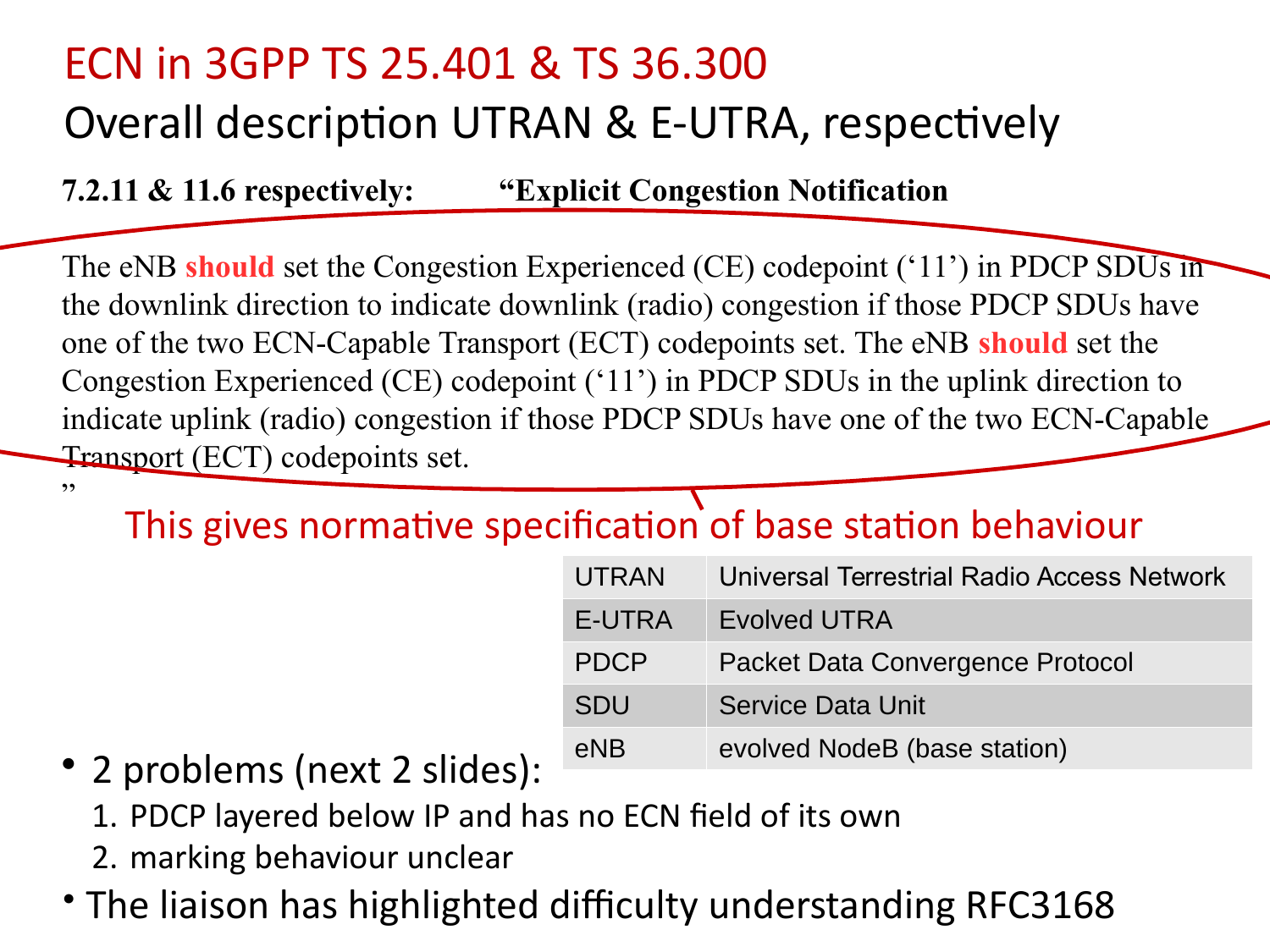#### #1 ECN layering problems in 3GPP TS 25.401 & TS 36.300

- no specs of how the ECT codepoint got to the outer header at the PDCP
	- GTP tunnel end-point specs need to refer to RFC6040 (bis?)
- Seems to solely apply to downlink
- eNB replaces IP-UDP-GTP header with RLC-PDCP which has no ECN field
- $\bullet$ "ECN codepoints in PDCP SDUs" must mean "ECN in the IP header inside"? Otherwise:
	- how does eNB know a PDCP SDU has ECT codepoint set at the IP layer?
	- how does PDCP propagate ECN to the IP header at the terminal?
	- but the IP headers that PDCP encapsulates, may be compressed (RoHC)

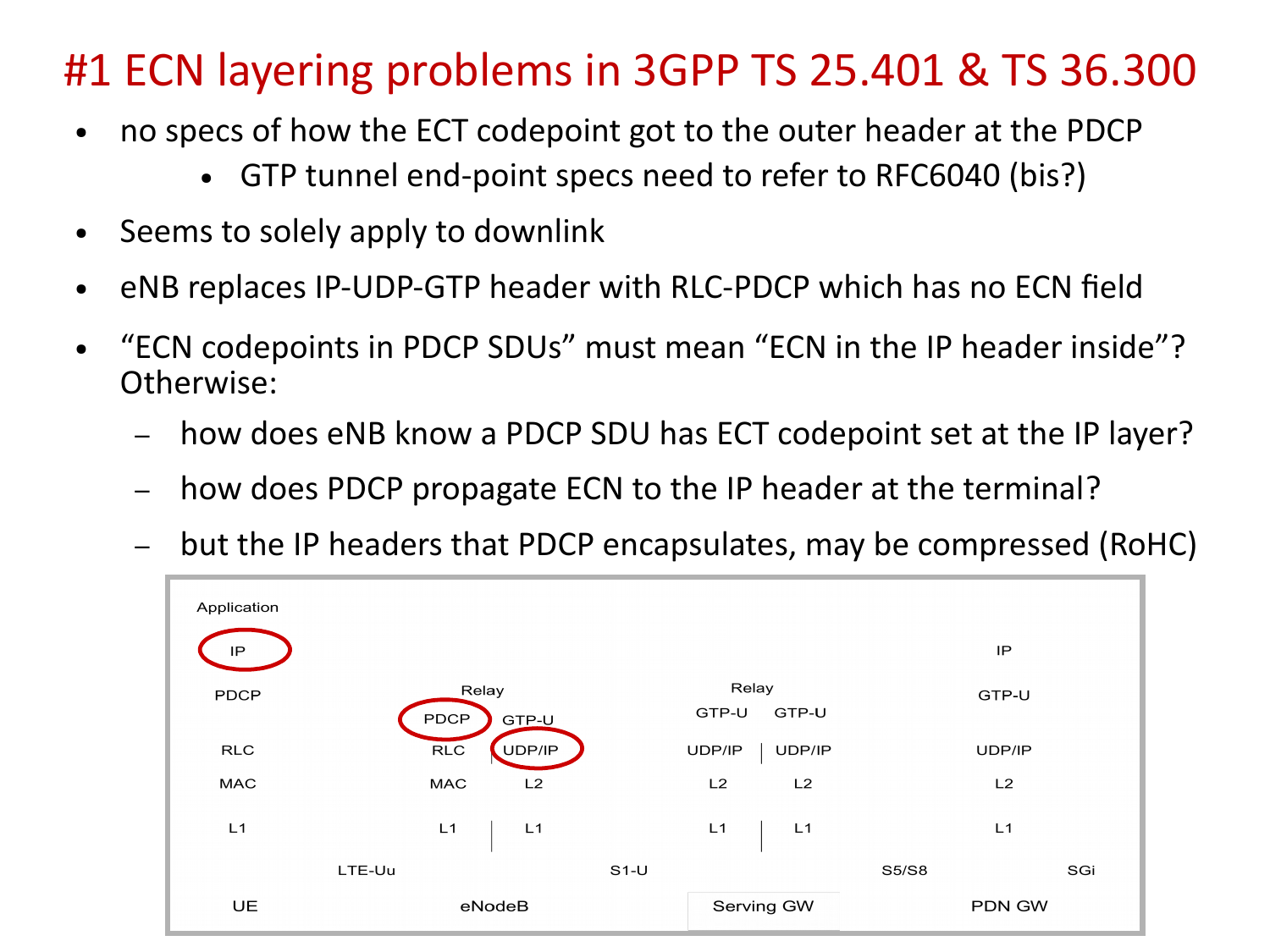### #2: ECN behaviour in 3GPP TS 25.401 & TS 36.300

- Marking & response behaviour 3GPP needs to clarify:
	- whether marking is confined to voice bearers (and why?)
	- whether the wording implies "all or nothing" marking
	- otherwise incompatibility between "all-or-nothing" and "lossequivalent" [RFC3168] marking in other networks
		- Should codec rate reduction be triggered on a single "CE" mark?
		- Should codec rate reduction be triggered on multiple "CE" marks?



TS 23.401 specifies some constraints on the marking behaviour, but I could not find a spec of the behaviour itself: "To make sufficient time available for end-to-end codec rate adaptation the E-UTRAN/UTRAN **should** attempt to not drop any packets on a bearer for a default grace period of at least 500 ms after it has indicated congestion with ECN on the bearer for packets within the packet delay budget. During this ECN grace period the E-UTRAN/UTRAN **should** also attempt to meet the QCI characteristics / QoS class associated with the bearer.

NOTE 1: Note that the receiving end-point should interpret all ECN-CE signals received within one end-to-end round-trip time as one "congestion event" (see IETF RFC 3168 [55] and TS 26.114 [56])."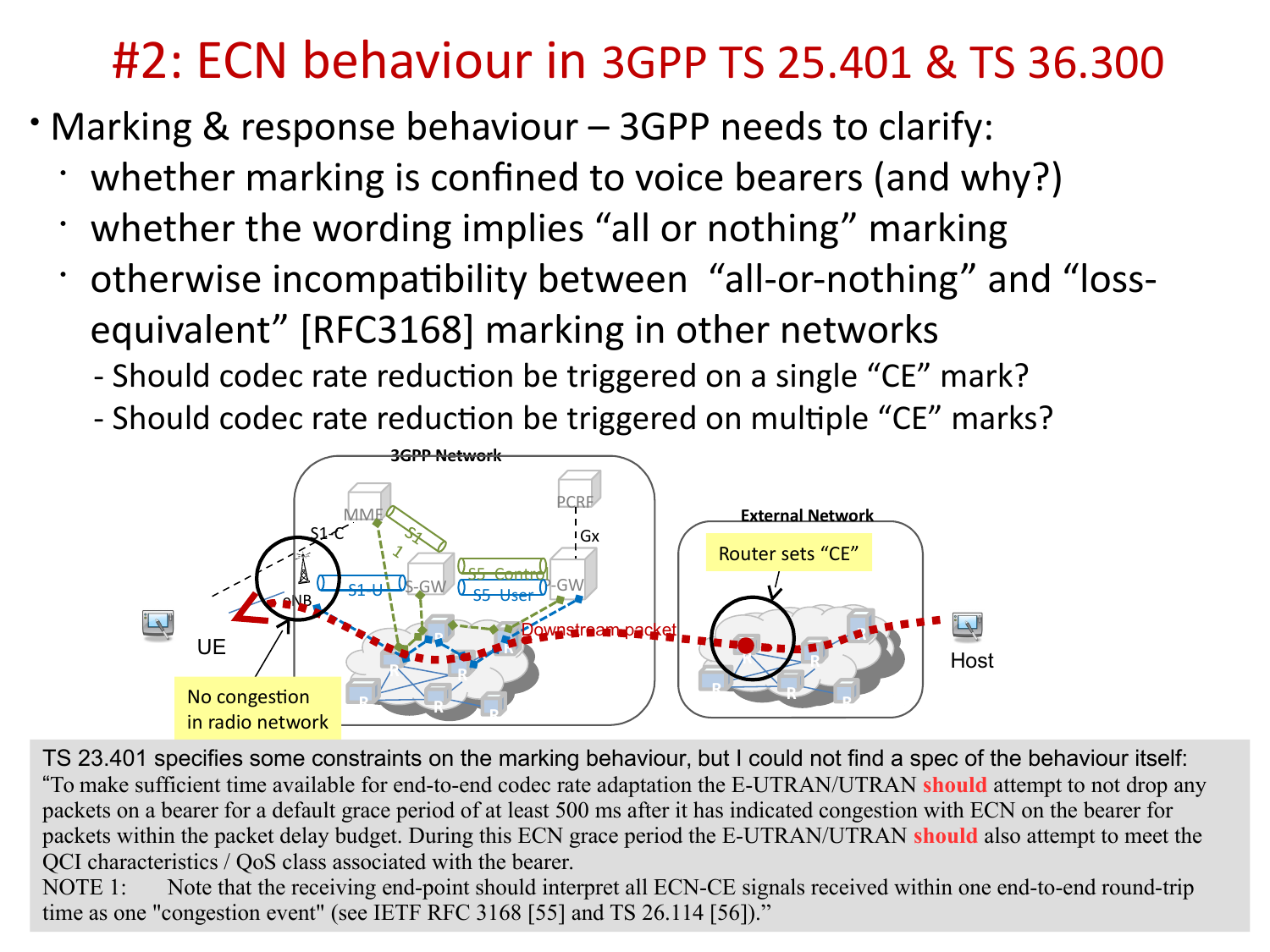# ECN Support in TRILL

- A new technique for adding ECN support at a lower layer
	- only if L2 protocol is well-designed for forward-compatibility (as TRILL is)
	- to be added to list of ECN encap tricks in ecn-encap-guidelines draft
- TRILL has a facility to flag a critical extension
	- that the egress must drop if it doesn't understand
	- exploit this for congestion experienced flag
	- legacy egress that does not understand how to propagate ECN drops the frame (desired outcome)
- New individual draft-eastlake-trill-ecn-support-00
	- but it currently does not cover this new idea
	- see TRILL proceedings this week for design slideware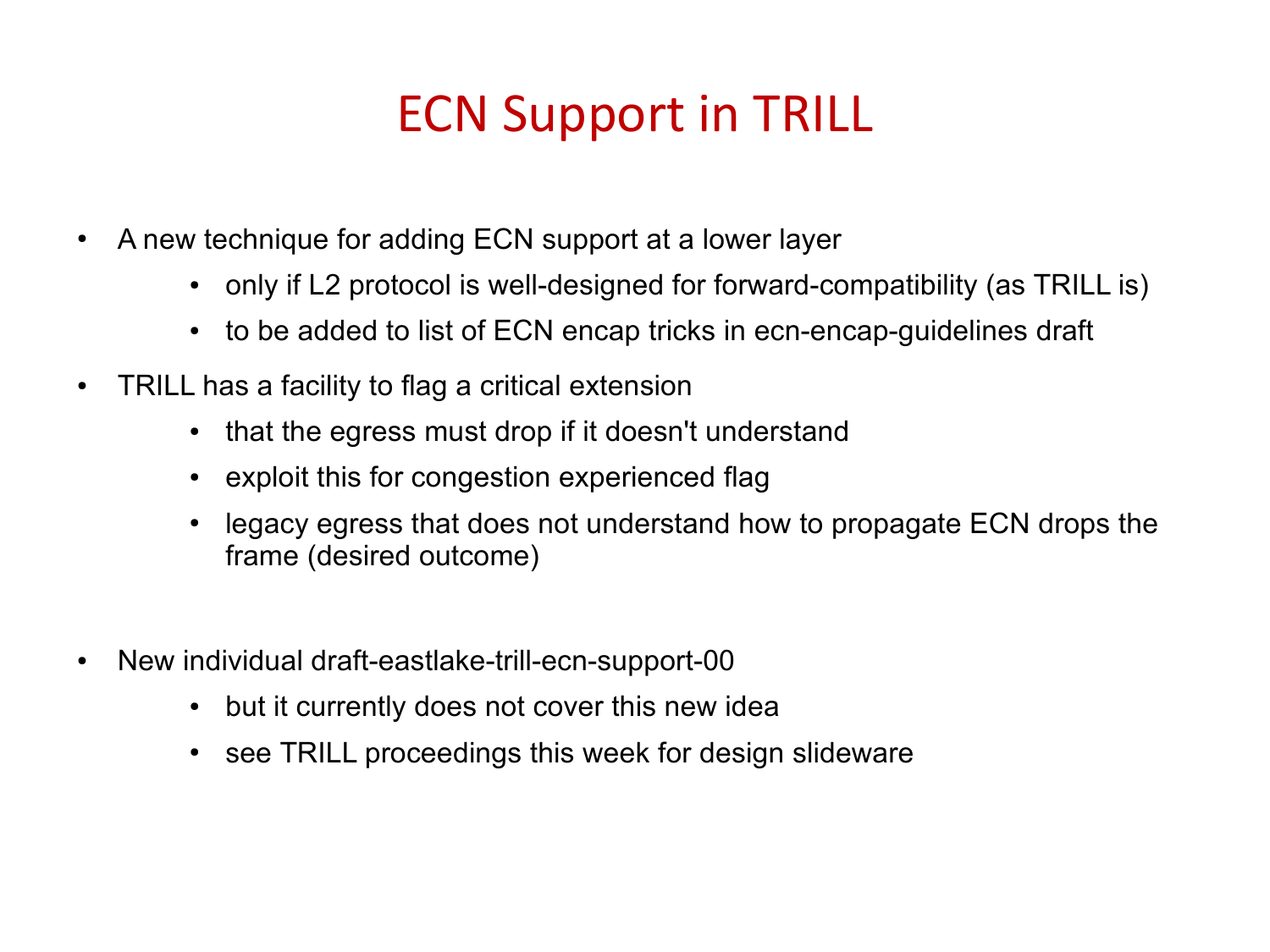## Updating Tunnel Specs

ecn-encap-guidelines-05 includes following text:

Therefore, in all such tightly coupled IP-in-IP tunnelling protocols the rules in [RFC6040] for propagating the ECN field between the two IP headers SHOULD be applied directly.

Examples of tightly coupled IP-in-IP tunnelling protocols where [RFC6040] can be applied directly are:

```
o L2TP [RFC2661]
o GRE [RFC1701], [RFC2784]
o PPTP [RFC2637]
\circ GTP [GTPv1], [GTPv1-U], [GTPv2-C] {Note 1}
o VXLAN [RFC7348].
```
- Given the intent is to update all these Proposed Standards, how best to do this?
	- a) rephrase ecn-encap-guidelines to update RFC6040 and all these RFCs
	- b) new 1-page RFC6040bis Proposed Standard to extend scope to these RFCs

{Note 1} GTP is a 3GPP protocol sandwiched within IP headers

- the IETF would specify ECN propagation across the IP headers
- 3GPP would refer to that in the GTP specs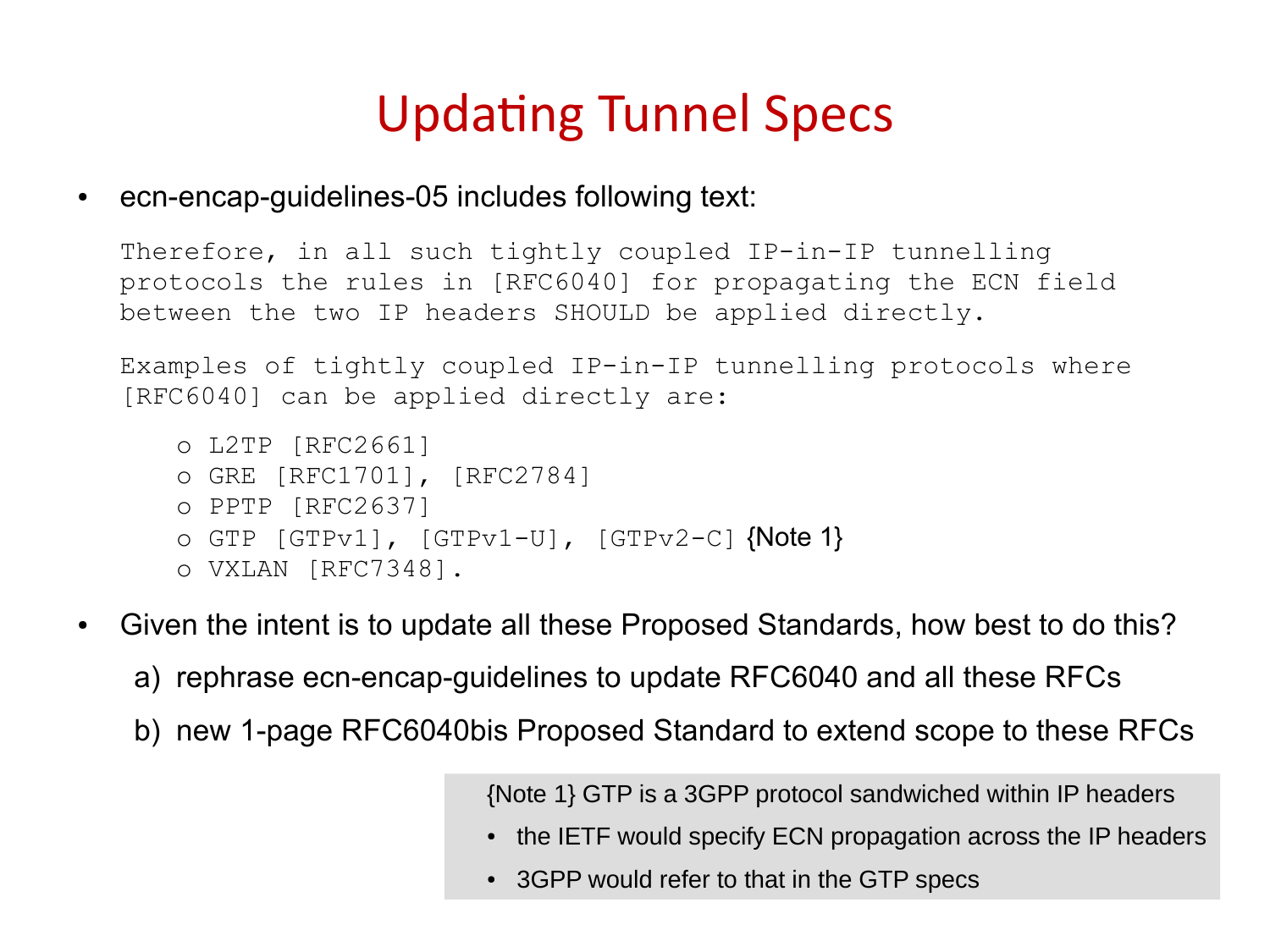# Next Steps

- IETF response to 3GPP liaison response
- ecn-encap edits:
	- RFC6040bis text (either in ecn-encap, or new draft)
	- generalisation of new TRILL technique

• then WGLC ecn-encap-guidelines ?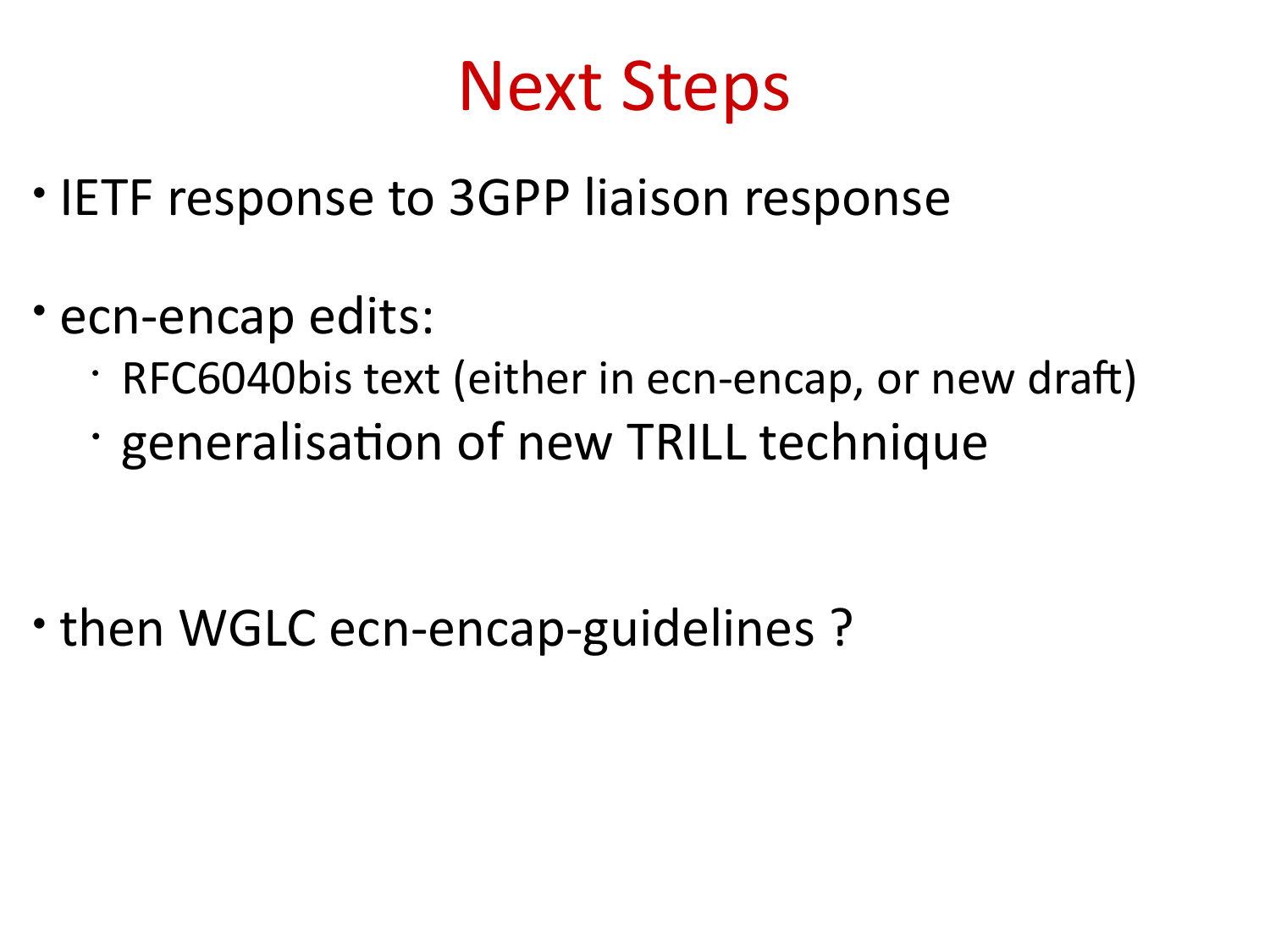Guidelines for Adding Congestion Notification to Protocols that Encapsulate IP (draft-ietf-tsvwg-ecn-encap-guidelines-04)

# $\mathcal{B}$   $\mathcal{A}$

# Spare slide